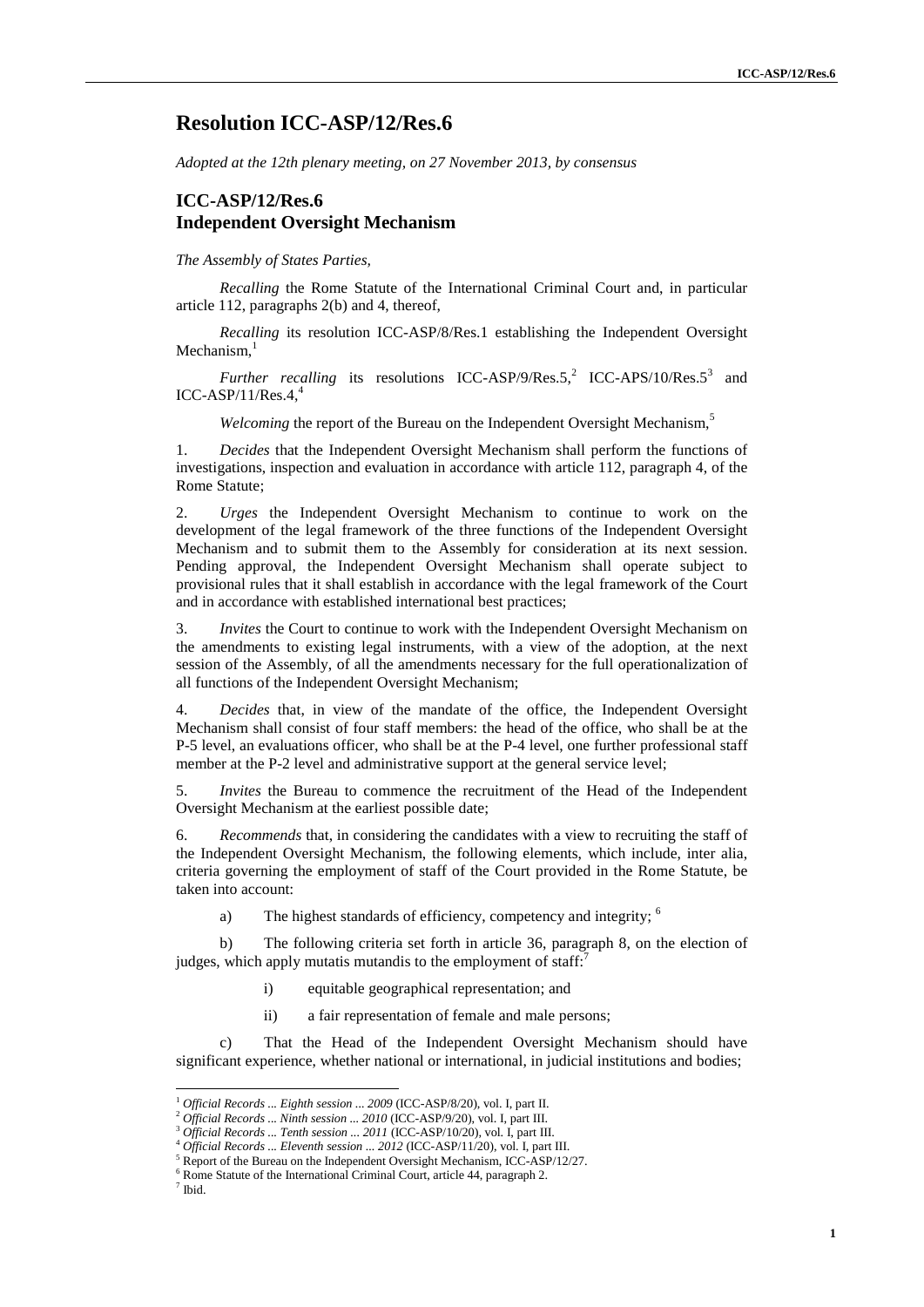d) That the selected candidates have the ability to communicate effectively, via written and oral means, in at least one, and preferably in both working languages of the Court, and to negotiate effectively through the establishment of constructive interpersonal relationships in a multicultural setting. Knowledge of another official language of the Court would be an added advantage and asset; and

e) That the vacancies be filled preferably by nationals of a State Party to the Rome Statute, or of a State which has signed and is engaged in the ratification or accession process, but that nationals from non-States parties may also be considered; and

7. *Decides* that functions of the Independent Oversight Mechanism shall operate in accordance with the provisions of the annex to this resolution. The work and the operational mandate of the Independent Oversight Mechanism will be fully reviewed by the Assembly at its fifteenth session.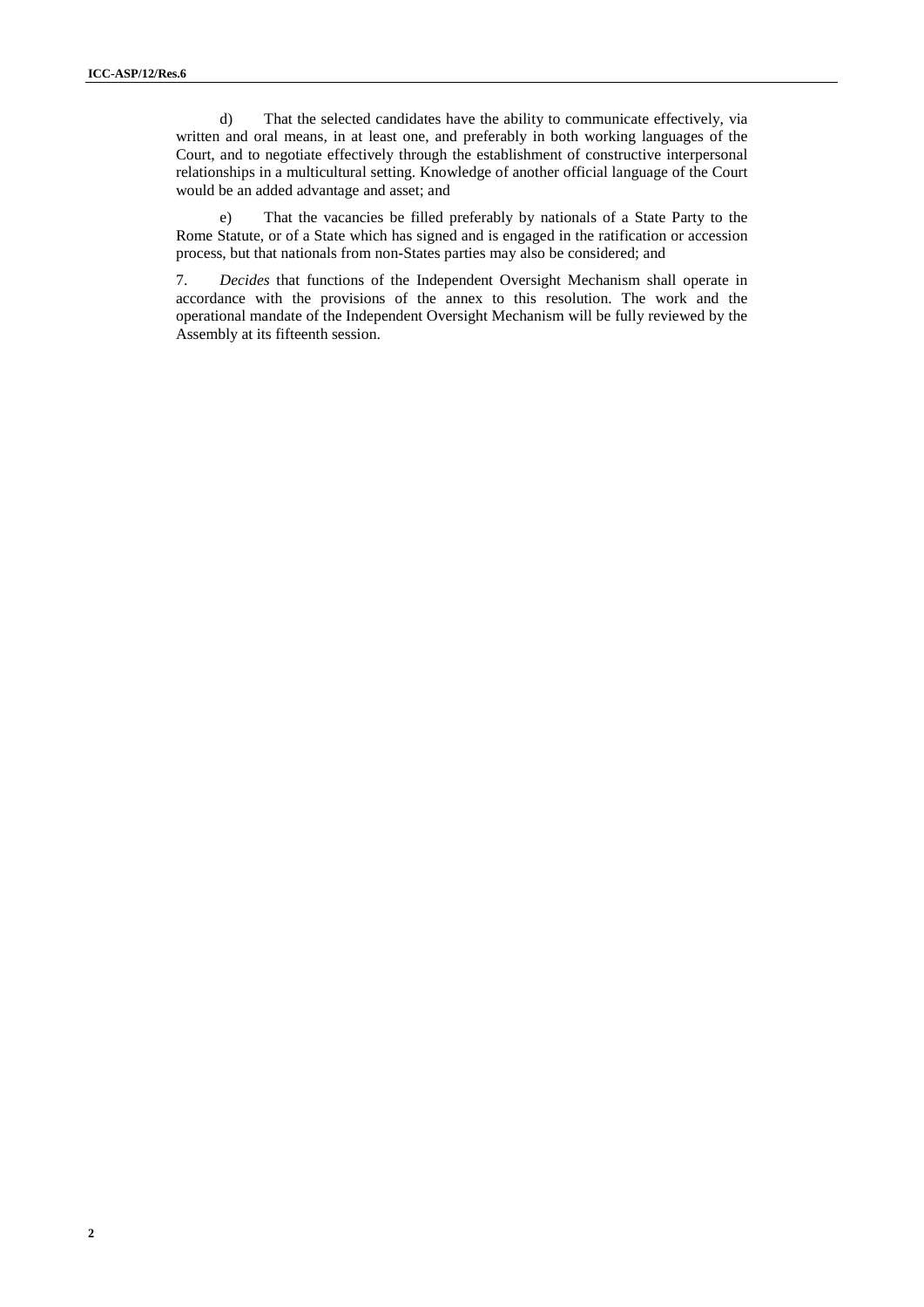## **Annex**

# $\#0'$ **1\$3**+/.**\$.** - **\$.** &\$3' /( $3^*$ '**!.** &' $0'$ . &'.  $3 \#4'$ **12**+)\*3 '' '%\*\$. +2 -

## **I. Introduction**

1. The Independent Oversight Mechanism (hereinafter "IOM") is a subsidiary body of the Assembly of States Parties to the Rome Statute (hereinafter "the Assembly"), which shall assume the functions prescribed in Assembly resolution ICC-ASP/8/Res.1, $\frac{1}{1}$  as amended by the present resolution.

2. The IOM shall exercise operational independence under the authority of the President of the Assembly.

3. The purpose of the IOM is to ensure the Assembly of the effective and comprehensive oversight of the Court in order to enhance its efficiency and economy.

4. In the conduct of its duties, and in accordance with article 112, paragraph 4, of the Rome Statute, the IOM shall have the authority to initiate on a reasonable basis, carry out and report on any action which it considers necessary to fulfil its responsibilities with regard to its functions without any hindrance or need for prior clearance, except as set forth in the present resolution. The IOM shall not be prohibited from carrying out any action within the purview of its mandate.

## **II. Functions**

5. The effective and comprehensive oversight of the Court by the IOM will be conducted through inspection, evaluation and investigation as prescribed by article 112, paragraph 4, of the Rome Statute.

### **A. Inspection**

### **1. Legal mandate**

6. The IOM shall conduct unscheduled/ad hoc inspections of any premises or processes, as requested by the Bureau. Such inspections are defined as special, unscheduled, on-the-spot verifications made of an activity directed towards the resolution of problems which may or may not have been previously identified.<sup>2</sup>

7. The Independent Oversight Mechanism may conduct unscheduled or ad hoc inspections when requested by a Head of Organ.

### **2. Procedures**

8. The IOM will implement recognized best practices and adhere to the highest ethical standards in carrying out all inspections.

9. All requests of the Bureau to the IOM to conduct inspections will be notified to the appropriate Head of Organ.

10. An inspection requested by the Bureau shall be preceded by a consultation with the appropriate Head of Organ, within five working days of the notification.

11. The concerned Head of Organ may appoint a representative of his/her office, who may witness the inspection.

Establishment of an Independent Oversight Mechanism, adopted at the  $7<sup>th</sup>$  plenary meeting on <sup>26</sup> November 2009, by consensus. See: *Official Records ... Eighth session ... 2009* (ICC-ASP/8/20), vol. I, part II. <sup>2</sup> See *JIU Glossary of Evaluation Terms* (JIU/REP/78/5*)*.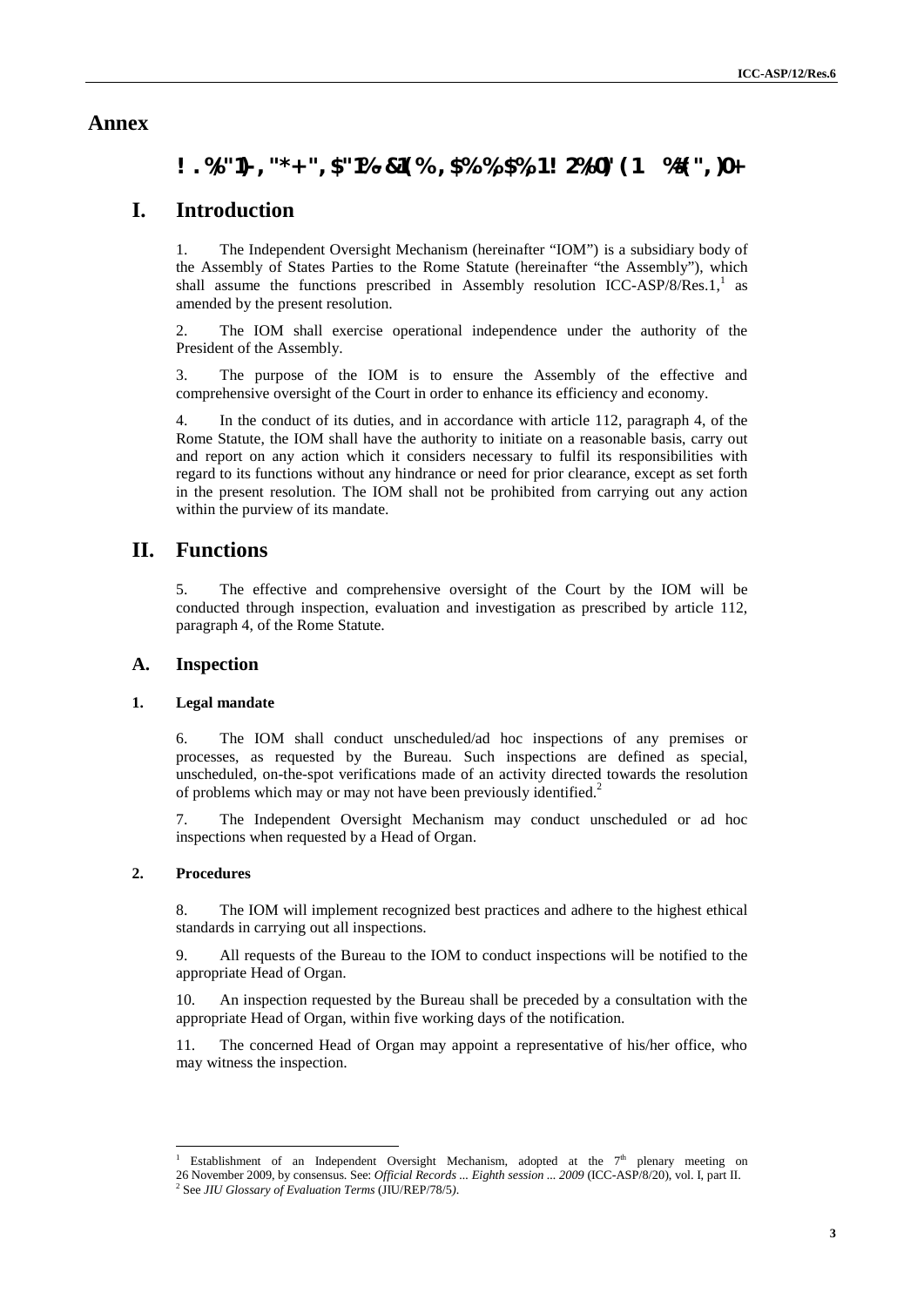### **3. Confidentiality**

12. All requests to the IOM to conduct an inspection will be kept confidential, subject to the provisions of paragraph 5 above.

13. All information gathered during an inspection shall be kept confidential by the IOM, in accordance with and subject to the provisions of paragraphs 43 and 44 below.

14. Upon completion of an inspection requested by the Bureau, the IOM shall deliver the report to the President of the Assembly, who shall forward it to the Assembly or its Bureau, as appropriate. The Assembly or the Bureau is solely responsible for any subsequent distribution or publication.

15. In those cases where the IOM agrees to conduct an inspection following a request from a Head of Organ, it shall deliver its inspection report to the requesting authority upon completion, who will be solely responsible for any subsequent distribution or publication.

### **B. Evaluation**

### **1. Legal mandate**

16. The IOM shall provide evaluations of any programme, project or policy as requested by the Assembly or the Bureau. Evaluation is defined as a judgement made of the relevance, appropriateness, effectiveness, efficiency, impact and sustainability of a project or programme, based on agreed criteria and benchmarks. It involves a rigorous, systematic and objective process in the design, analysis and interpretation of information to answer specific questions. It provides assessments of what works and why, highlights intended and unintended results, and provides strategic lessons to guide decision-makers and inform stakeholders.<sup>3</sup>

17. The IOM may conduct an evaluation if requested by a Head of Organ.

18. The IOM may, upon request of the Assembly, its Bureau or any Head of Organ, provide coordination for any evaluation conducted by an external consultancy or by any high-level peer-review panel established by the Assembly, its Bureau or any Head of Organ, for the purposes of evaluating any aspect of the Court's operations.

19. The IOM may provide, upon request of any Head of Organ, technical support to the relevant Organ in establishing or maintaining internal monitoring or evaluation of any project, programme or initiative.

20. The IOM shall have unrestrained access to all internal evaluations conducted by the Court.

### **2. Procedures**

21. The IOM will implement recognized best practices and adhere to the highest ethical standards in carrying out all evaluations.

22. If, following an assessment of its resources and of the pending requests for evaluation from the Assembly or the Bureau, the IOM determines that it cannot undertake the evaluation requested by a Head of Organ, it shall provide a written response to the requesting authority, providing technical guidance so that the evaluation can be conducted internally or make recommendations on outsourcing options.

### **3. Confidentiality**

23. All requests for carrying out an evaluation, addressed to the IOM by the Assembly, its Bureau or the Court, will be kept confidential by the IOM.

24. All information gathered during an evaluation process shall be kept confidential by the IOM, in accordance with and subject to the provisions of paragraphs 43 and 44 below.

<sup>3</sup> See United Nations Development Programme, Evaluation Policy, para. 9 (http://web.undp.org/evaluation/policy.htm).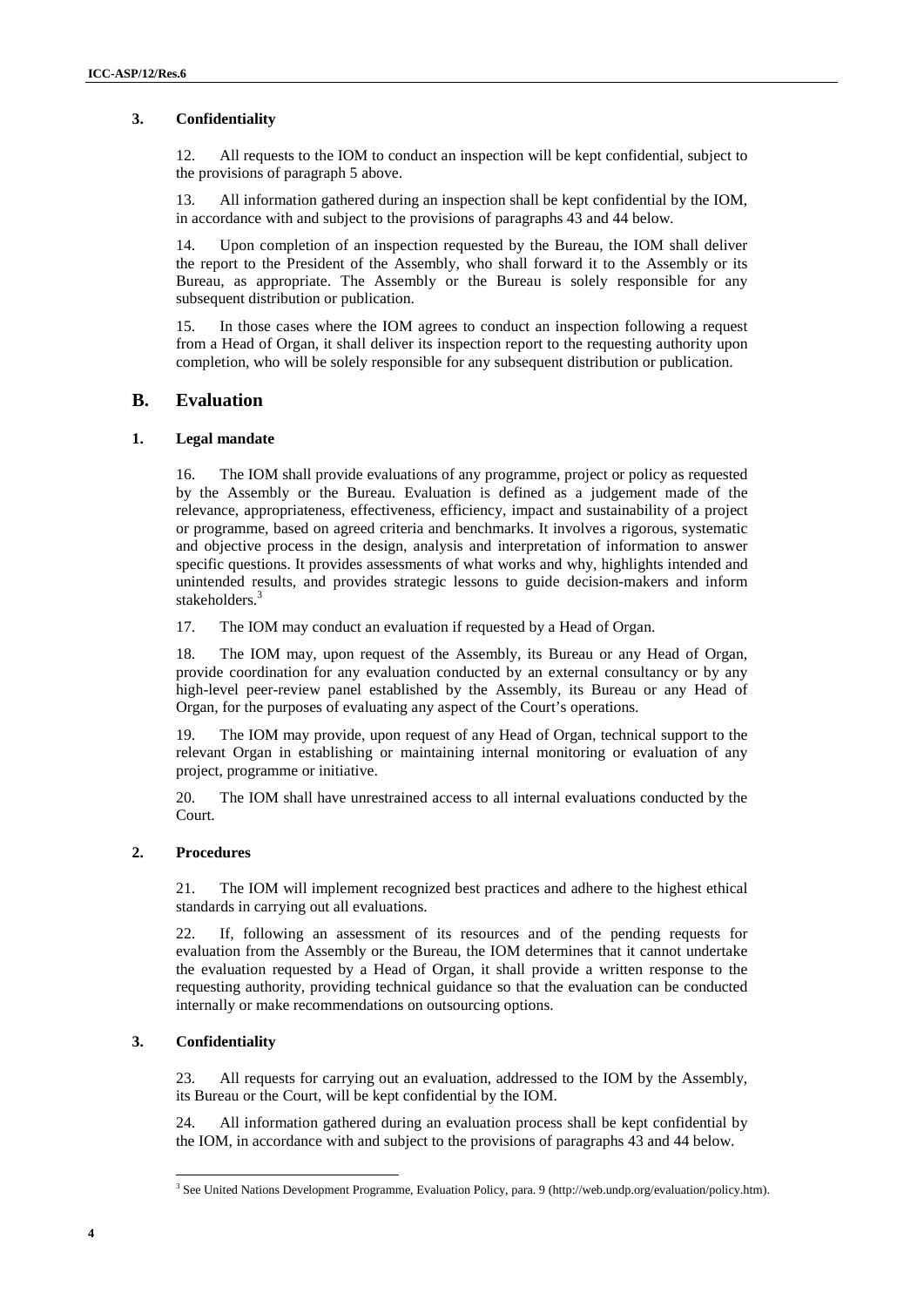25. Upon completion of an evaluation requested by the Assembly or its Bureau, the IOM shall deliver an evaluation report to the President of the Assembly, who shall forward it to the Assembly or its Bureau, as appropriate. The Assembly or the Bureau is solely responsible for any subsequent distribution or publication.

26. In those cases where the IOM agrees to conduct an evaluation requested by a Head of Organ, it shall deliver the evaluation report to the requesting authority upon completion, who will be solely responsible for any subsequent distribution or publication.

### **C. Investigation**

#### **1. Legal mandate**

27. The authority of the IOM does not in any way impede the authority or independence granted by the Rome Statute to the Presidency, judges, Registrar or Prosecutor of the Court. In particular, the IOM will fully respect the judicial and prosecutorial independence and its activities will not interfere with the effective functioning of the Court.

28. The IOM may receive and investigate reports of misconduct<sup>4</sup> or serious misconduct,<sup>5</sup> including possible unlawful acts by a judge, the Prosecutor, a Deputy Prosecutor, the Registrar and the Deputy Registrar of the Court (hereinafter "elected officials"), all staff subject to the Staff and Financial Regulations and Rules of the Court (hereinafter "staff" or "staff member") and all contractors and/or consultants retained by the Court and working on its behalf (hereinafter "contractors").<sup>6</sup> An investigation is defined as a legally based and analytical process designed to gather information in order to determine whether wrongdoing has occurred and, if so, the persons or entities responsible.<sup>7</sup>

29. The IOM will not investigate contractual disputes or human resource management issues, including work performance, conditions of employment or personnel-related grievances.

30. The IOM will not investigate offences under article 70 of the Rome Statute.

#### **2. Procedure**

31. In carrying out all investigations, the IOM will implement recognized best practices and adhere to the highest ethical standards.

32. The IOM shall notify the Presidency, Registrar or Prosecutor of the receipt of a report that merits an investigation of misconduct or serious misconduct, including possible unlawful acts, by staff and contractors under their respective authority. Such notification does not include revealing the identity of the information source or any such circumstance, which might lead to the identification of the source, and such notification, must be treated as strictly confidential.

33. All reports of misconduct or serious misconduct, including possible unlawful acts, made against an elected official, staff member or contractor shall, if received by the Court, be submitted to the IOM.<sup>8</sup> Any person submitting such reports may also elect to submit a copy to the Presidency of the Court for informational purposes only. Likewise, staff members submitting a report against other staff members may elect to submit a copy of their report to the Prosecutor or Registrar, as appropriate.

<sup>4</sup> As defined in rule 25.1.b of the Rules of Procedure and Evidence. Misconduct, also described in the Staff Rules as "unsatisfactory conduct", which includes any act or omission by elected officials, staff members or contractors in violation of their obligations to the Court pursuant to the Rome Statute and its implementing instruments, Staff and Financial Regulations and Rules, relevant administrative issuances and contractual agreements, as appropriate. <sup>5</sup> As defined in rule 24.1.b of the Rules of Procedure and Evidence.

<sup>6</sup> The term "contractor" or "consultant" does not include an "intermediary", who is broadly defined as an individual or entity that facilitates contact between the Court and a witness, victim or other source of information. Therefore the scope of the Independent Oversight Mechanism does not extend to the activities of an "intermediary" and any reported misconduct received by the mechanism regarding an "intermediary" shall be duly

OIOS Investigations Manual, March 2009, (http://www.un.org/depts/oios/pages/id\_manual\_mar2009.pdf), p.3.

<sup>&</sup>lt;sup>8</sup> The IOM shall duly consider all reported misconduct claims submitted to it, however, the mechanism retains discretionary authority to decide which matters to investigate. Those matters which the IOM does not intend to investigate will be referred to the relevant entity for their appropriate action.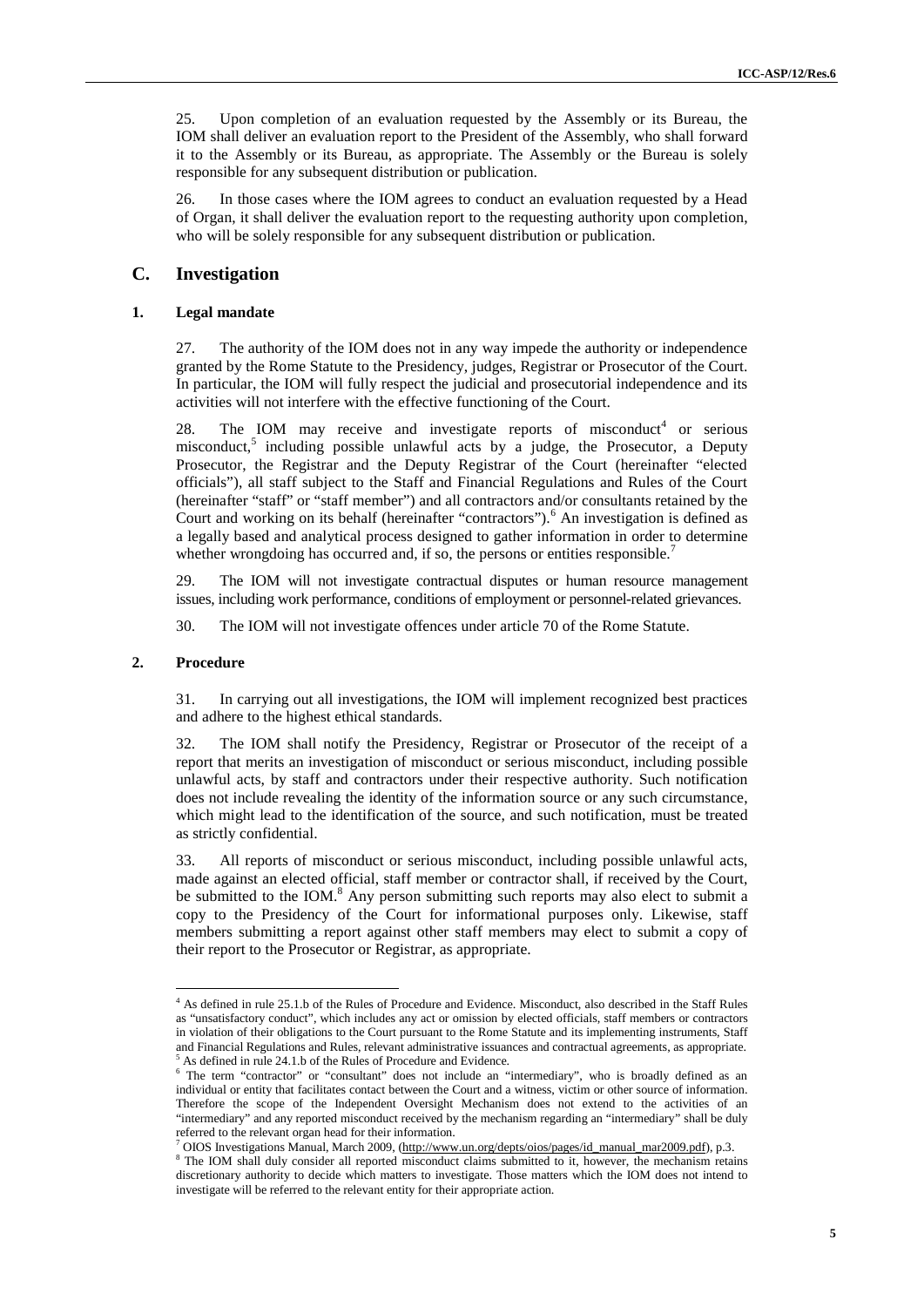34. Any investigation of a staff member or contractor by the IOM shall be preceded by a consultation with the appropriate Head of Organ. That consultation shall take place within five working days of the IOM's notice to the Head of Organ of an intention to investigate a matter. The IOM shall use all appropriate diligence to address concerns of heads of organs in order to avoid any negative impact on on-going investigative, prosecutorial and judicial activities resulting from the proposed investigation.

35. Should, following consultation between the IOM and the relevant Head of Organ, there be a basis to believe that the proposed investigation by the IOM is outside of its legal mandate, the Head of Organ shall report such concerns to the Bureau and may seek a determination of the matter from the Presidency of the International Criminal Court. In order to reach that determination, the Presidency will follow the procedure established in regulation 120.1 of the Regulations of the Court.<sup>9</sup> A determination of the matter will be issued within 15 working days. Should the Presidency not be able to reach a decision within 15 working days, it may order a one-time extension of an additional 15 working days. The proposed investigation shall be suspended pending the Presidency's decision and such decision shall be final and binding.

36. Investigations into reported misconduct or serious misconduct, including possible unlawful acts, by contractors will be undertaken pursuant to the terms of the contract where stipulated, otherwise the IOM will act in accordance with its own established procedures reflecting recognized best practices.

37. The transmittal to the IOM of reports of misconduct or serious misconduct, including possible unlawful acts, with knowledge of their falsity or with wilful disregard of their truth or falsity shall constitute misconduct, for which disciplinary measures may be imposed.

#### **3. Confidentiality**

38. Reports of possible misconduct or serious misconduct received by the IOM shall be treated in complete confidence, in accordance with and subject to the provisions on paragraphs 43 and 44 below.

39. The procedures and related arrangements described below are designed to protect individual rights:

i) Staff of the IOM shall be responsible for safeguarding the reported allegations from accidental, negligent or unauthorized disclosure, as well as for ensuring that the identity of the staff members and others who submitted such reports to the office is not disclosed, except as otherwise provided in the present resolution;

ii) Unauthorized disclosure of the said reports by staff of the IOM shall constitute misconduct, for which disciplinary measures may be imposed;

iii) The identity of a staff member or other person who submits reports to the IOM may only be disclosed by the office where such disclosure is necessary for the conduct of proceedings, whether administrative, disciplinary or judicial and only with their consent. However, such protection will not be provided when a staff member or other person discloses their own identity to a third party, including the Court, or submits a knowingly false or wilfully reckless report to the office;

iv) Confidential reports of misconduct or serious misconduct, including possible unlawful acts, may be used in the official reports of the IOM, without attribution directly or indirectly as to the source or identity of the individuals involved or implicated.

#### **4. Recommendations and follow-up**

40. The results of investigations conducted by the IOM shall be transmitted to the Presidency, Registrar or Prosecutor of the Court, as appropriate, together with recommendations, including those for consideration of possible disciplinary or jurisdictional action.

<sup>9</sup> Regulation 120 of the Regulations of the Court should be amended to include the determination of whether a proposed investigation is within the legal mandate of the IOM.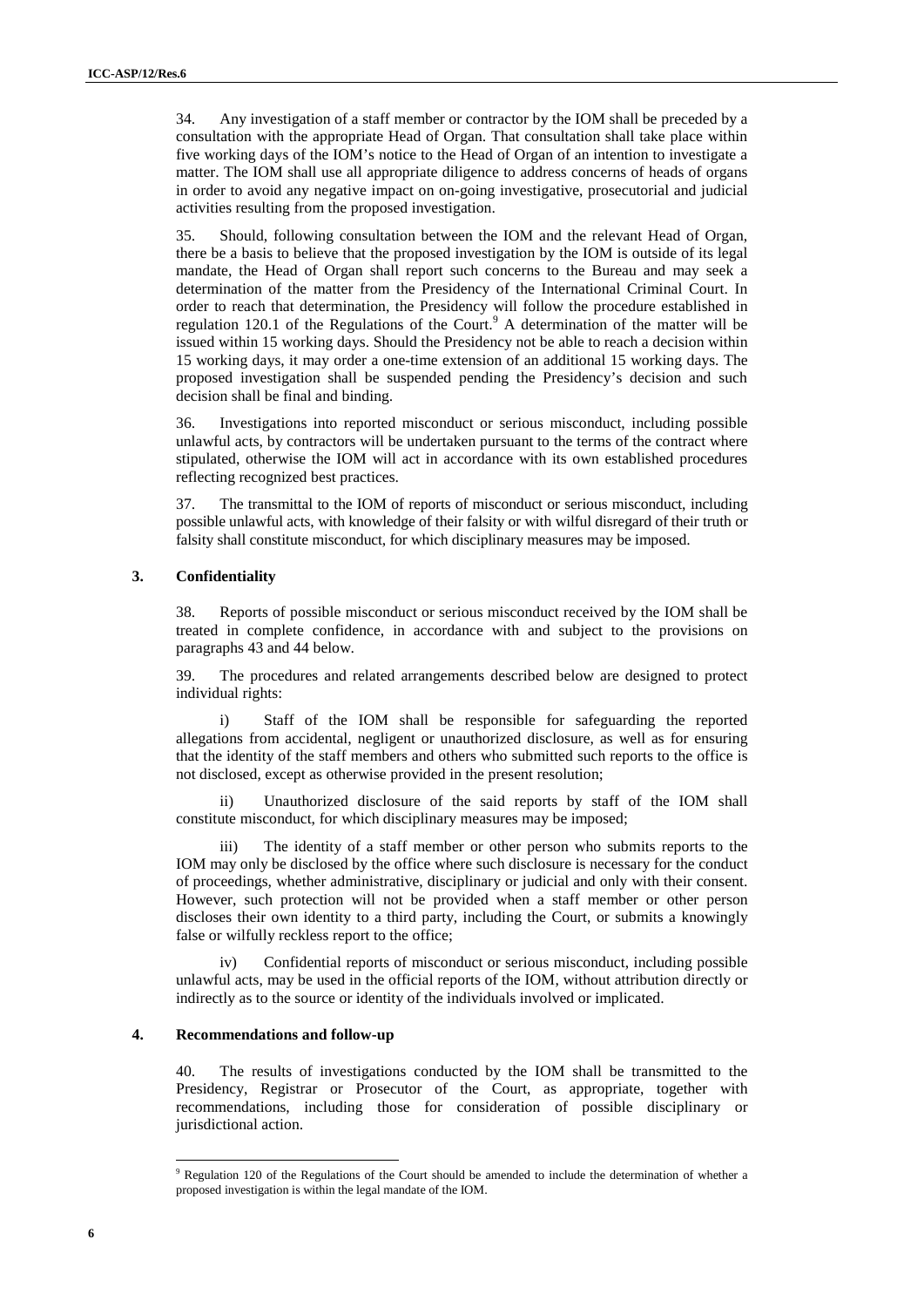41. Where criminal acts by elected officials, staff members or contractors of the Court are reasonably suspected to have occurred, the IOM shall hand over the results of the investigation to the Court. The IOM may recommend that the Court refer the matter for possible criminal prosecution to relevant national authorities, such as those of the State where the suspected criminal act was committed, the State of the suspect's nationality, the State of the victim's nationality and, where applicable, of the host State of the seat of the Court.

## **III. Mode of operation**

### **A. Operational independence**

42. The staff of the IOM shall have direct and prompt access to all elected officials, staff and contractors, and shall receive their full cooperation. Failure to provide such cooperation, without reasonable excuse, shall be duly reported upon and may result in disciplinary action.

43. Additionally, staff of the IOM shall have access to all (electronic or otherwise) Court records, files, documents, books or other materials, assets and premises, and shall have the right to obtain such information and explanations as they consider necessary to fulfil their responsibilities.

44. Any unauthorized disclosure of information shall constitute misconduct, for which disciplinary measures may be imposed.

45. Notwithstanding the provisions outlined in paragraphs 42 and 43 above, the right of access granted to the IOM shall be subject to confidentiality considerations envisaged by the Rome Statute in the context of judicial proceedings, a pre-existing obligation of confidentiality to the originator of the information or document, the safety and security of witnesses, victims and third parties, and the protection of national security information of States Parties.<sup>10</sup>

### **B. Reporting procedures**

46. The Independent Oversight Mechanism will submit quarterly activity reports directly to the Bureau and will submit a consolidated annual report on its operations to the Assembly. Within this annual report, the IOM shall also provide the Assembly with a comprehensive section on the internal evaluations carried out by the Court during that year.

47. All reports made by the IOM to the Bureau or Assembly shall respect the confidentiality of staff members, elected officials and contractors. All reports created in accordance with paragraph 45 shall be copied to the Presidency, the Prosecutor, the Registrar and the Committee on Budget and Finance.

48. Prior to submission of the annual report, the IOM shall circulate the draft of the annual report it proposes to submit to the Presidency, Prosecutor and Registrar. The Court shall have an opportunity to comment upon the draft report. The IOM shall duly consider any comments and inform the appropriate organ in case of any disagreement. The Court shall have the opportunity to provide its views on any matter contained in the report as an annex to the report.

### **C. Recommendations and follow-up**

49. The Presidency, Registrar or Prosecutor, as appropriate, shall provide the Head of the IOM twice yearly with written updates regarding the follow-up of disciplinary procedures involving cases previously investigated by the IOM, together with information, if any, on the application of sanctions made in individual cases.

 $10$  This includes articles 54, 57, 64, 68, 72 and 93 of the Rome Statute.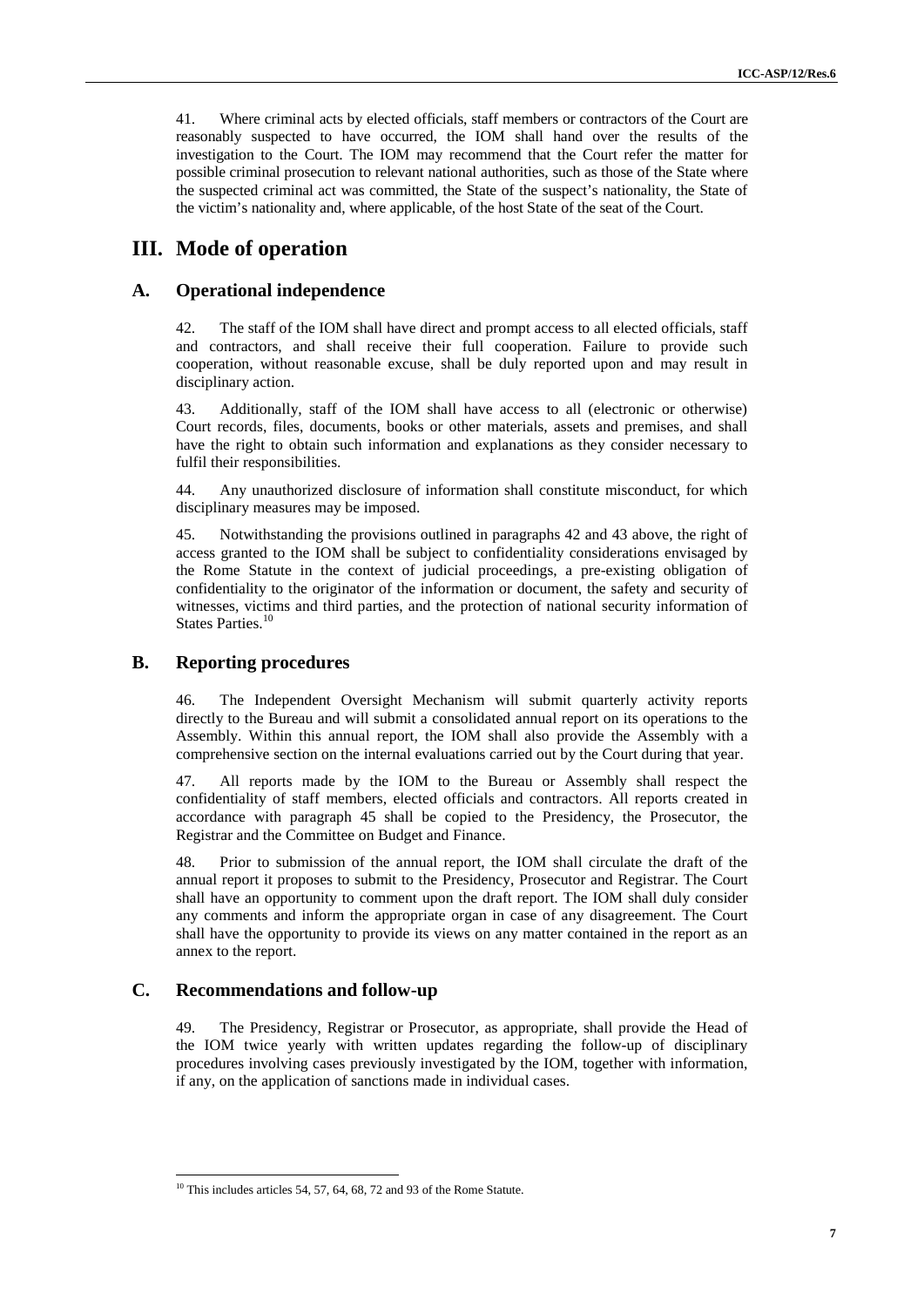50. The President, Registrar or Prosecutor, as appropriate, shall also provide the Head of the IOM with an annual written update regarding the implementation of recommendations made in the course of any inspection, evaluation or review process undertaken by the IOM or by an external panel coordinated by the IOM.

## **IV. Staff and budget**

51. The Head of the IOM shall be selected by the Bureau of the Assembly.

52. The evaluation of the work performance of the Head of the IOM shall be undertaken by the President of the Assembly. The Head of the IOM may be removed only for cause and by the decision of the Bureau of the Assembly.

53. Any complaints regarding the actions of the Head of the IOM shall be submitted to the President of the Assembly, who shall assess such complaints for impact on any investigation and the possibility of investigative misconduct, as well as any performance implications.<sup>11</sup> The President of the Assembly shall submit a copy of all such complaints and a report of the outcome thereof to the heads of organs. Such reports will be treated as confidential.

54. All staff members of the IOM are considered staff of the Court. As such, their appointment, conditions of employment and standard of conduct must be in accordance with the Staff and Financial Regulations and Rules and relevant administrative issuances of the Court. Therefore, as part of the Court, the staff of the IOM shall enjoy the same rights, duties, privileges and immunities, benefits of all staff members. The Registry shall facilitate any administrative arrangements.

55. By resolution ICC-ASP/8/Res.1,<sup>12</sup> the Assembly established the IOM as a separate and distinct new major programme budget to recognize and ensure its operational independence.

56. Future programme budget proposals for the provision of adequate resources for the effective functioning of the IOM shall be submitted by the Head of the office for consideration by the relevant Court entities according to established procedures for final review and approval by the Assembly.

57. The Head of the IOM shall have delegated certifying authority for all of the accounts of the office, which are subject to internal and external auditing established for the Court.

58. The Head of the IOM shall exercise control over personnel and resources of the office that is necessary to achieve its objectives, in accordance with the Staff and Financial Regulations and Rules of the Court.

# **V. Final provisions**

59. In the conduct of its duties, the IOM shall respect the individual rights and all conditions of employment for elected officials, staff members and contractors, and shall act with strict regard for fairness and due process.

60. Pending the adoption by the Court of the "Anti retaliation / whistle blower Policy", the IOM will take action on any act of retaliation. The actions of the IOM will be guided by the following guidelines:

a) No action may be taken against staff or others as a reprisal for submitting a report, providing information or otherwise cooperating with the IOM;

<sup>&</sup>lt;sup>11</sup> Investigative misconduct is any material deviation from prescribed norms, procedures or practices in an investigation that is perpetrated intentionally or with reckless disregard for proper practices. In some instances, investigative misconduct may also constitute unsatisfactory conduct as provided for in the Staff Regulations and Rules of the Court and such conduct shall be duly addressed within the existing disciplinary structure of the Court by the Registrar upon the recommendation of the President of the Assembly of States Parties. <sup>12</sup> *Official Records ... Eighth session ... 2009* (ICC-ASP/8/20), vol. I, part II.